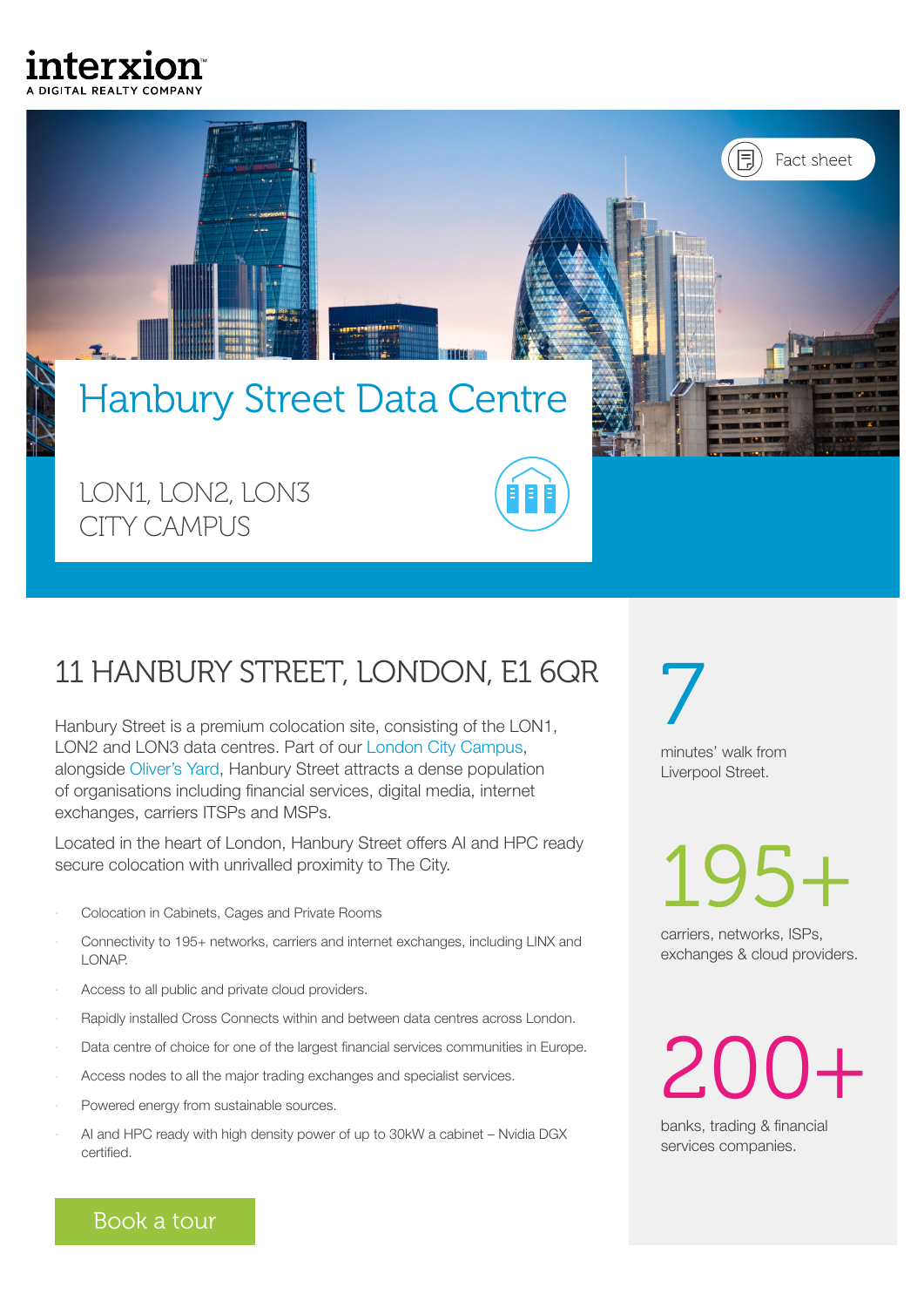# London Metro Connectivity

Hanbury Street is an interconnected part of the [London Metro](https://www.interxion.com/uk/locations/europe/london)  which connects eight of Interxion's colocation sites across the London Metropolitan area, enabling reliable connectivity direct to your partners, suppliers and other Interxion customers. Connect to the rest of The City data centres, as well as The Docklands and West London, providing secure access to cloud on-ramps and geographically diverse options for backup and disaster recovery.

### Unlock your global IT strategy from London

Our global infrastructure solution, [PlatformDIGITAL®](https://www.interxion.com/uk/platform-digital) enables businesses to interconnect global workflows from anywhere in the world, fulfilling their connectivity needs quickly and efficiently. With access to over 700 connectivity providers, key hyperscale public clouds, local cloud providers, network density and interconnection services customers are able to deploy their IT infrastructure in the buildings and locations of their choice. All benefit from 99.999% uptime, implementation and service consistency across the world and the highest level of physical and network security.



### About Interxion: A Digital Realty Company

Interxion: A Digital Realty Company is a leading provider of carrier- and cloud-neutral data centre services across EMEA. With more than 700 connectivity providers in over 100 data centres across 13 European countries, Interxion provides communities of connectivity, cloud and content hubs. As part of Digital Realty, customers now have access to 49 metros across six continents.

For more information, please visit [www.interxion.com/uk](https://www.interxion.com/uk)

## London Fibre Routes